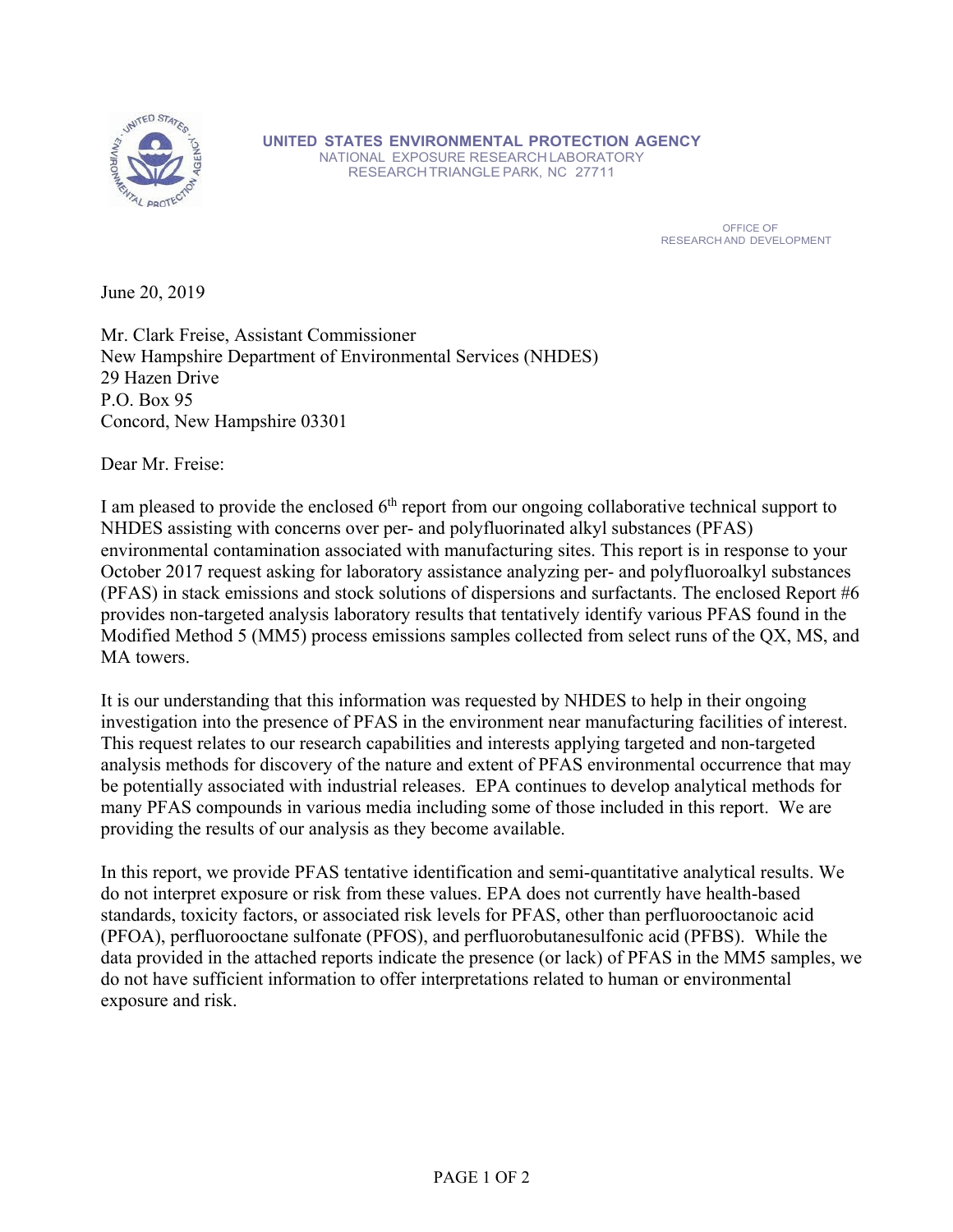Thank you for inviting us to be part of this effort that helps to further both EPA's and New Hampshire's understanding of an important issue in the state. This is just one of many Agency efforts that demonstrates EPA's commitment to cooperative federalism. If you have any questions or concerns, do not hesitate to contact me at (919) 541-2107 or via email at watkins.tim $@epa.gov$  or Tim Buckley at (919) 541-2454 or via email at buckley.timothy@epa.gov. I look forward to our continued work together.

Sincerely,

Timothy H Watkins

Timothy H. Watkins **Director** 

Enclosure

CC: Meghan Cassidy, USEPA, Region 1 Deb Szaro, USEPA, Region 1 Jennifer McLain, USEPA, OW Jessica Kramer, USEPA, OW Mike Koerber, USEPA, OAR Jeff Morris, USEPA, OPPT Betsy Behl, USEPA, OW Andy Gillespie, USEPA, ORD Timothy Buckley, USEPA, ORD Alice Gilliland, USEPA, ORD Lara Phelps USEPA, ORD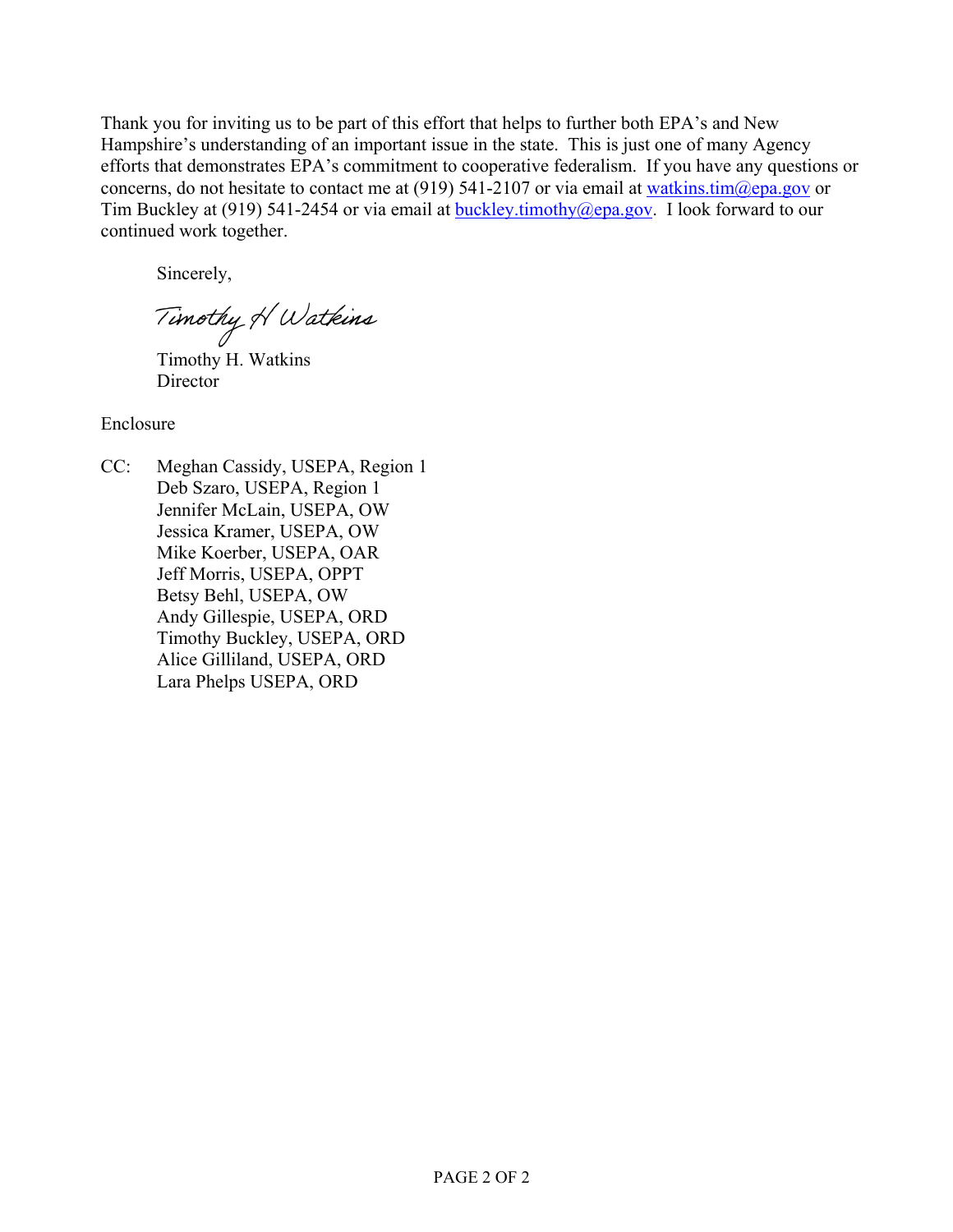# **PFAS Environmental Contamination Associated with Manufacturing Sites in New Hampshire**

### **Laboratory Data Report #6: Non-Targeted PFAS Measurements in MM5 Sample Trains**

**Background.** The New Hampshire Department of Environmental Services (NHDES), in coordination with EPA Region 1, requested the Office of Research and Development's (ORD's) technical support in analyzing per- and polyfluoroalkyl substances (PFAS) in MM5 sampling trains collected from air emission stacks at a manufacturing site within the State of New Hampshire. NHDES assumed responsibility for the collection of samples and their shipment to the ORD laboratory. ORD was responsible for sample extraction and analysis. ORD's analysis and report team that contributed to this effort are listed in Table 1.

| <b>Responsibility</b>              | Personnel                                      |
|------------------------------------|------------------------------------------------|
| MM5 sampling expertise             | Jeff Ryan                                      |
| Laboratory chemistry               | James McCord, Dennis Tabor                     |
| <b>Quality Assurance Review</b>    | Sania Tong Argao                               |
| Management coordination and review | Kate Sullivan, Myriam Medina-Vera, Tim Buckley |
| <b>Report Preparation</b>          | Kate Sullivan, Tim Buckley                     |

**Table 1. EPA Office of Research and Development analysis and report team.** 

This 6<sup>th</sup> report includes non-targeted analysis (NTA) results for four MM5 sampling trains that were used to collect PFAS emissions from three separate process towers identified as QX, MA, and MS during Run 1 of the tests at an industrial site in New Hampshire. The QX tower had a pilot emissions control device (ECD) and for this tower, MM5 emissions samples were simultaneously collected at the inlet and the outlet of the control device for the purpose of evaluating the control efficiency. Samples were collected in August 2018. Each MM5 sampling train consists of multiple components including a front half filter (FHF), an XAD trap (XAD), three impingers in series, and a back half filter (BHF). There is also a methanol rinse (MeOH) sample component resulting from rinse of the front half of the train components. Each MM5 train component is extracted and analyzed separately, and results in 7 individual MeOH extracts for analyses. Results for this report are limited to the FHF, XAD, and BHF components of the MM5 sampling train where we expect the bulk of the PFAS to be captured. The results from the impinger and MeOH rinsate samples will be reported at a later time. Accordingly, we provide results for 12 samples (4 MM5 trains x 3 sample components/MM5 train  $=$ 12 sample components) in this report. In addition to the MM5 sample results, we also report results for 4 process blanks. The samples were sent to ORD's laboratory in Research Triangle Park, NC where they were extracted by Dennis Tabor and analyzed for PFAS under the direction of Dr. James McCord.

The current data report is intended to provide a simple representation and summary of the analysis results. Therefore, the description of methods and quality assurance are brief and high-level. Additional reports and/or publications may be developed that will include a more detailed description of methods, quality assurance procedures, and statistical interpretation of the data. As study partners/collaborators, we anticipate that NHDES and Region 1 will assist in these reports and publications.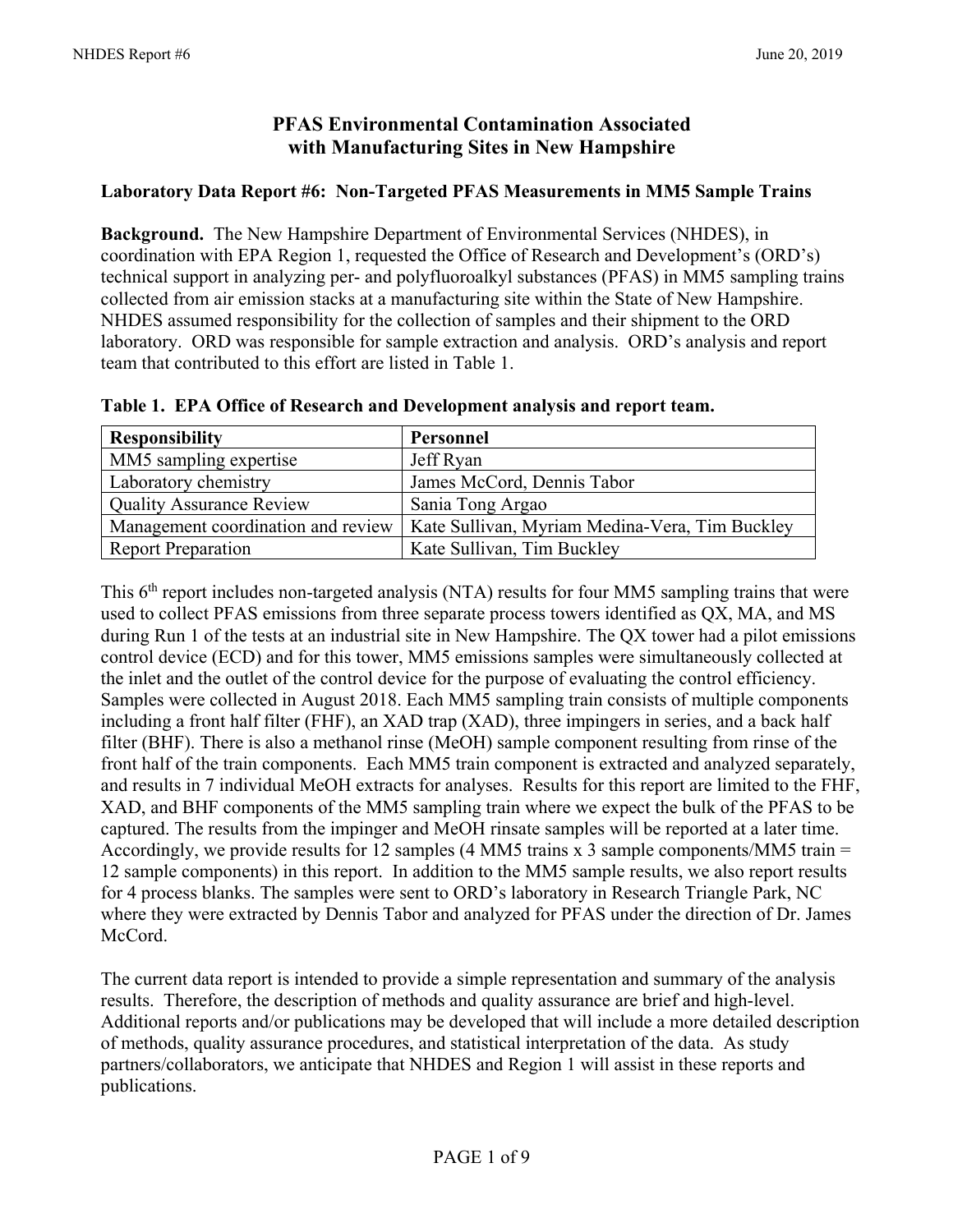$\overline{a}$ 

**Methods in Brief.** The PFAS reported here were extracted and analyzed according to methods documented within an approved Quality Assurance Project Plan (QAPP)<sup>1</sup> and described in McCord et al. 2019.<sup>2</sup> In brief, the MM5 methanolic extracts were vortexed as received and diluted 50:50 with 2mM ammonium formate in water for liquid chromatography-mass spectrometry (LC-MS) analysis. LC-MS analysis was carried out on a Thermo Vanquish ultra-performance liquid chromatograph (UPLC) system coupled to a Thermo Orbitrap Fusion mass spectrometer. PFAS were analyzed using non-targeted analysis (NTA) methods. Non-targeted analysis provides two important measurements. The first is a tentative identification of PFAS compounds detected in the sample. PFAS are tentatively identified based on a combination of mass spectral data along with patterns of fragmentation compared to on-line and in-house mass-spectral libraries. Analytes in each sample and process blank were identified to various levels of confidence depending on how much combined evidence from manual examination of MS/MS fragmentation spectra and/or comparison with mass spectral libraries.

The second measurement is an indication of how much of the PFAS was present in the sample. The mass spectrometer detector provides integrated peak areas for the chromatogram of the compound mass (+/- 5ppm) at the specified retention time. The peak area counts are proportional to the mass of PFAS in the sample. Since the sample and injection volume are held constant, the peak area counts are also proportional to concentration. However, without a standard, we are not able to derive a mass or concentration value and results are considered semi-quantitative. Accordingly, we provide sample results as peak area counts. It is important to emphasize that instrument response is highly variable among analytes and between samples.

The non-targeted analytical data set generated by LC/MS are considered as a "detect" when acceptable chromatographic peaks and spectra were evident. We used a variety of process blanks to account for any PFAS contamination that may have occurred during sampling and analysis including trip, laboratory, and instrument blanks. Process blanks are important for evaluating processing and/or solvent contamination that is not attributable to the samples. Our peak area detection limit is established based on PFAS measured in laboratory and trip blanks provided to us. We report nondetect (ND) for peak areas that are <5 times the mean value observed in the corresponding laboratory or trip blanks.

**Summary of Results.** Across all the MM5 samples, we detected and tentatively identified 190 different PFAS. Of those, we have high confidence in the tentative identification of 89 compounds, which we report by formula, chemical compound name and CAS number where available, and monoisotopic mass (Table 2). All of these compounds have tentative formulas, but most of the identified PFAS are novel as indicated by the lack of a CAS registry number (n=83; 93%), or lack of compound name (n=60, 67%). Some of these PFAS may be registered in EPA's CompTox dashboard where additional information can be found (U.S. EPA CompTox, 2019)<sup>3</sup>.

<sup>&</sup>lt;sup>1</sup> National Exposure Research Laboratory, Quality Assurance Project Plan: Non-Targeted Analyses of Per- and Polyfluoroalkyl Substances (PFAS) for New Hampshire Department of Environmental Services (NHDES), October 2, 2017.

<sup>&</sup>lt;sup>2</sup> McCord, J., Strynar, M. Identifying Per- and Polyfluorinated Chemical Species with a Combined Targeted and Non-Targeted-Screening High-Resolution Mass Spectrometry Workflow. *J. Vis. Exp.* (146), e59142, doi:10.3791/59142 (2019). https://www.jove.com/video/59142/identifying-per-polyfluorinated-chemical-species-with-combined

<sup>&</sup>lt;sup>3</sup> U.S. EPA CompTox Chemicals Dashboard https://comptox.epa.gov/dashboard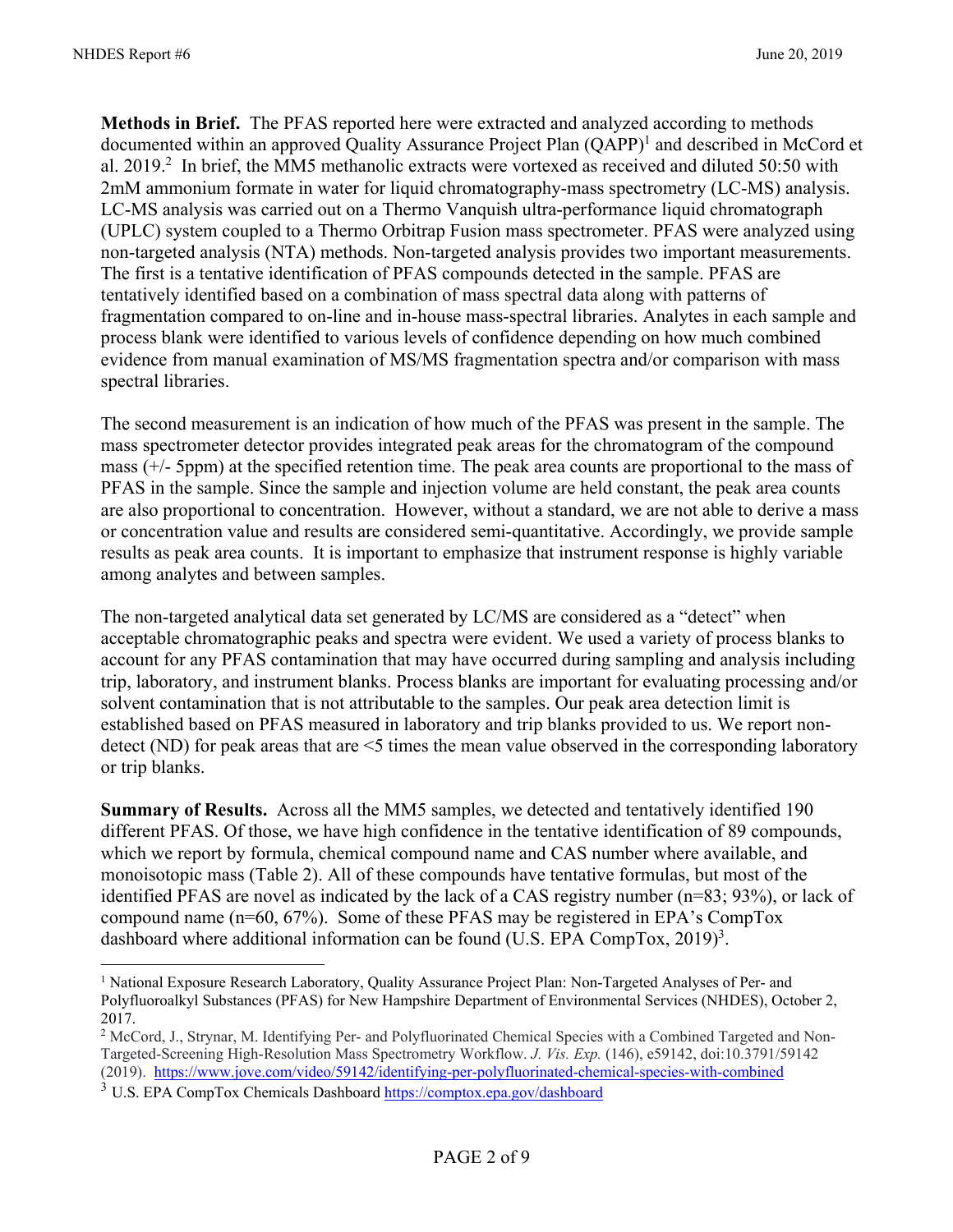In Table 3 we provide semi-quantitative results for the 89 PFAS found in the MM5 methanol extracts and corresponding trip blanks and instrument blank for the analytes identified in Table 2. Sample peak area counts are superimposed on a heat map where gradations in color reflect seven classifications of peak area from low (non-detect) to high  $(>1,000,000)$ . The heat map is useful in showing the samples where PFAS was detected and their relative peak areas.

For both Tables 2 and 3, PFAS are ordered by largest to smallest peak area counts based on the QX tower ECD inlet XAD sample (702). The PFAS measured included chain lengths from C2 to C36 with the majority between C5 and C16. Most of the PFAS emissions, both in terms of the number of compounds and peak area counts, came from the QX tower. A comparison of inlet to outlet PFAS measurements at the pilot ECD suggests an attributable modest reduction across most of the PFAS, varying by analyte. Fewer PFAS and much lower peak areas were observed for PFAS measured at the MA and MS towers.

In summary, we tentatively identified and semi-quantified 89 PFAS from MM5 samples collected at emission towers at a manufacturing site in NH. Many of the PFAS are likely novel evident from predominantly absent CAS numbers. The QX tower stood out in terms of the frequency of PFAS detection and where the highest peak areas tended to occur.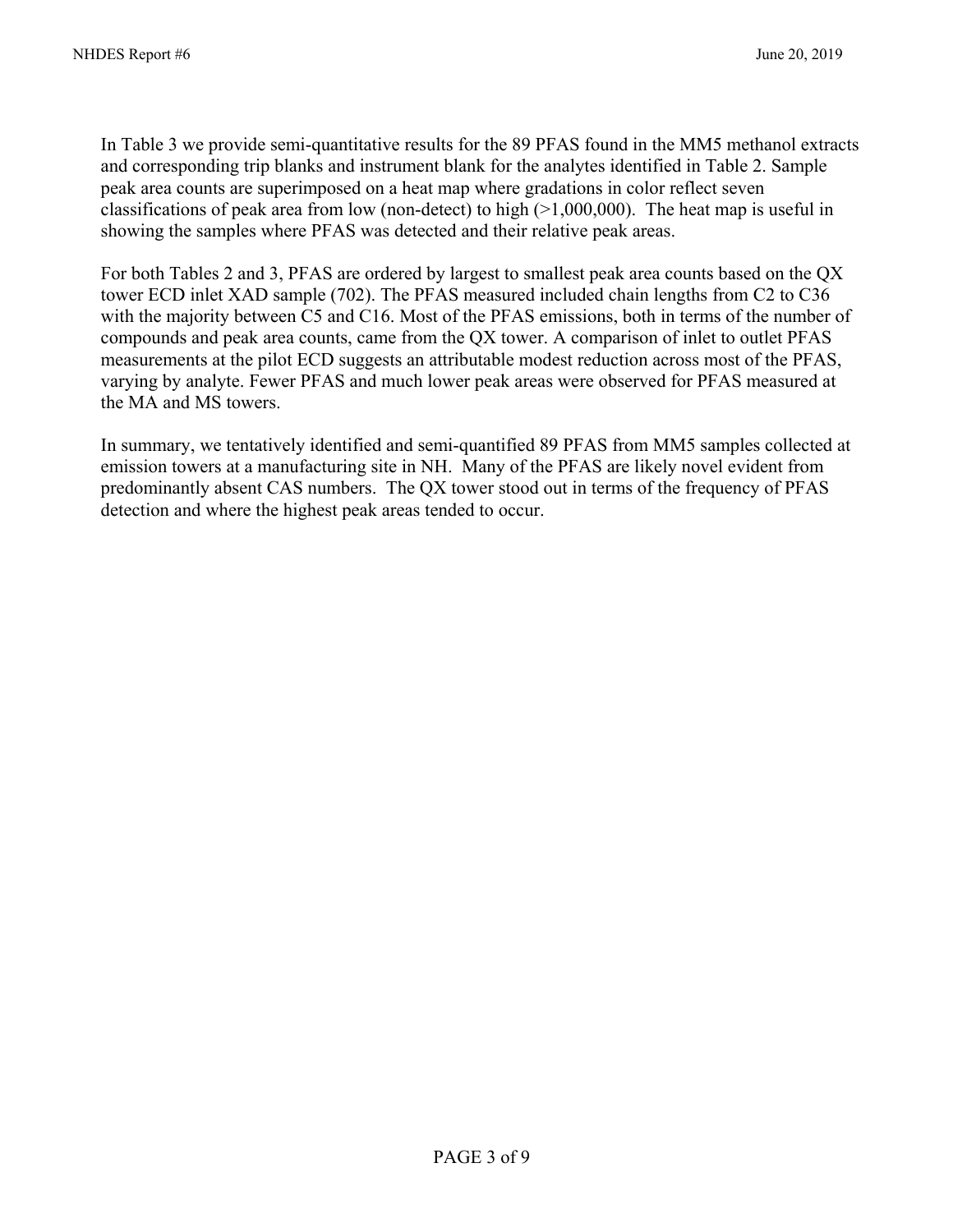| Compound<br>#  | <b>Tentatively Identified Compound Name</b>                        | Formula                                                                       | Monoisotopic<br>Mass (g/mol) |
|----------------|--------------------------------------------------------------------|-------------------------------------------------------------------------------|------------------------------|
| 1              | 6:1 Fluorotelomer ether alcohol (formate adduct); CAS 376-93-2     | C8 H5 F13 O4                                                                  | 411.9980                     |
| $\overline{2}$ | 6:2 Fluorotelomer Unsaturated Carboxylic Acid (6:2 FTUCA)          | C8 H2 F12 O2                                                                  | 357.9862                     |
| 3              | In-Source fragment, from 6:2 FTUCA                                 | C7 H F11                                                                      | 293.9901                     |
| 4              | Perfluorohexanoic acid (PFHxA)                                     | C6 H F11 O2                                                                   | 313.9799                     |
| 5              | In-Source fragment, from Perfluorohexanoic acid                    | C5 H F11                                                                      | 269.9903                     |
| 6              | Unknown                                                            | C15 H6 F22 O2                                                                 | 636.0020                     |
| 7              | 6:2 Fluorotelomer ethoxycarboxylate (6:2 FTEOC); CAS 147011-35-6   | C10 H7 F13 O3                                                                 | 422.0189                     |
| 8              | Perfluoroheptanoic acid (PFHpA)                                    | C7 H F13 O2                                                                   | 363.9771                     |
| 9              | 6:1 Fluorotelomer ether alcohol (formate adduct); CAS 1452584-51-8 | C9 H7 F13 O3                                                                  | 410.0189                     |
| 10             | 6:1 Fluorotelomer alcohol                                          | C7 H3 F13 O                                                                   | 349.9975                     |
| 11             | Unknown                                                            | C12 H11 F13 O4                                                                | 466.0454                     |
| 12             | Unknown                                                            | C20 H29 F13 O4                                                                | 580.1864                     |
| 13             | Perfluoropentanoic acid (PFPeA)                                    | C5 H F9 O2                                                                    | 263.9835                     |
| 14             | 6:1 Fluorotelomer Alcohol (formate adduct)                         | C8 H5 F13 O3                                                                  | 396.0036                     |
| 15             | 2-Perfluorohexyl ethanoic acid; 6:2 FTA                            | C8 H3 F13 O2                                                                  | 377.9928                     |
| 16             | Unknown                                                            | C8 H4 F11 N O                                                                 | 339.0120                     |
| 17             | Perfluoropropanoic acid (PFPA)                                     | C3 H F5 O2                                                                    | 163.9899                     |
| 18             | Unknown                                                            | C12 H2 F22 O4                                                                 | 627.9610                     |
| 19             | Unknown                                                            | C11 H12 F14 N4 O3                                                             | 514.0676                     |
| 20             | Perfluorobutanoic acid (PFBA)                                      | C4 H F7 O2                                                                    | 213.9867                     |
| 21             | Fluorotelomer ethoxycarboxylate                                    | C14 H15 F13 O5                                                                | 510.0722                     |
| 22             | Unknown                                                            | C15 H14 F11 N O6                                                              | 513.0647                     |
| 23             | Unknown                                                            | C <sub>16</sub> H <sub>4</sub> F <sub>22</sub> O <sub>3</sub>                 | 661.9820                     |
| 24             | Unknown                                                            | C10 H6 F12 O3                                                                 | 402.0127                     |
| 25             | 6:2 FETOC (formate adduct), 421.01154 + 46                         | C11 H9 F13 O5                                                                 | 468.0248                     |
| 26             | Fluorinated ethoxycarboxylate                                      | C17 H23 F13 O7                                                                | 586.1247                     |
| 27             | 1-H Perfluoroheptanoic Acid                                        | C7 H2 F12 O2                                                                  | 345.9866                     |
| 28             | Unknown                                                            | C16 H19 F13 O6                                                                | 554.0988                     |
| 29             | PFECA; CAS 919005-00-8                                             | C5 H2 F8 O3                                                                   | 261.9881                     |
| 30             | Unknown                                                            | C11 H9 F11 03                                                                 | 398.0382                     |
| 31             | Unknown                                                            | C7 H2 Cl F11 O                                                                | 345.9628                     |
| 32             | Fluoroether Carboxylic Acid, 1-H Substituted; CAS 919005-00-8      | C5 H2 F8 O3                                                                   | 261.9877                     |
| 33             | Unknown                                                            | C18 H4 F24 O3                                                                 | 723.9798                     |
| 34             | Unknown                                                            | C11 H11 F11 O3                                                                | 400.0545                     |
| 35             | Unknown                                                            | C18 H18 F14 N4 O2                                                             | 588.1192                     |
| 36             | Unknown                                                            | C <sub>10</sub> H <sub>10</sub> F <sub>12</sub> O <sub>5</sub>                | 438.0331                     |
| 37             | Unknown                                                            | C12 H16 F12 O5                                                                | 468.0804                     |
| 38             | C5 Fluorotelomer Methacrylate                                      | C11 H9 F11 O3                                                                 | 398.0382                     |
| 39             | Unknown                                                            | C <sub>18</sub> H <sub>27</sub> F <sub>14</sub> N <sub>5</sub> O <sub>2</sub> | 611.1920                     |
| 40             | Unknown                                                            | C8 H8 F10 O5                                                                  | 374.0219                     |
| 41             | Unknown                                                            | C13 H24 O2                                                                    | 212.1778                     |
| 42             | Unknown                                                            | C13 H15 F11 O4                                                                | 444.0801                     |
| 43             | Unknown                                                            | C14 H13 F11 O3                                                                | 438.0694                     |
| 44             | Unknown                                                            | C13 H11 F11 O3                                                                | 424.0540                     |
| 45             | Trifluoroacetic acid                                               | C <sub>2</sub> H <sub>F</sub> 3 O <sub>2</sub>                                | 113.9933                     |
| 46             | Unknown                                                            | C22 H47 F N4 O5                                                               | 466.3508                     |
| 47             | Unknown                                                            | C19 H27 F13 O4                                                                | 566.1709                     |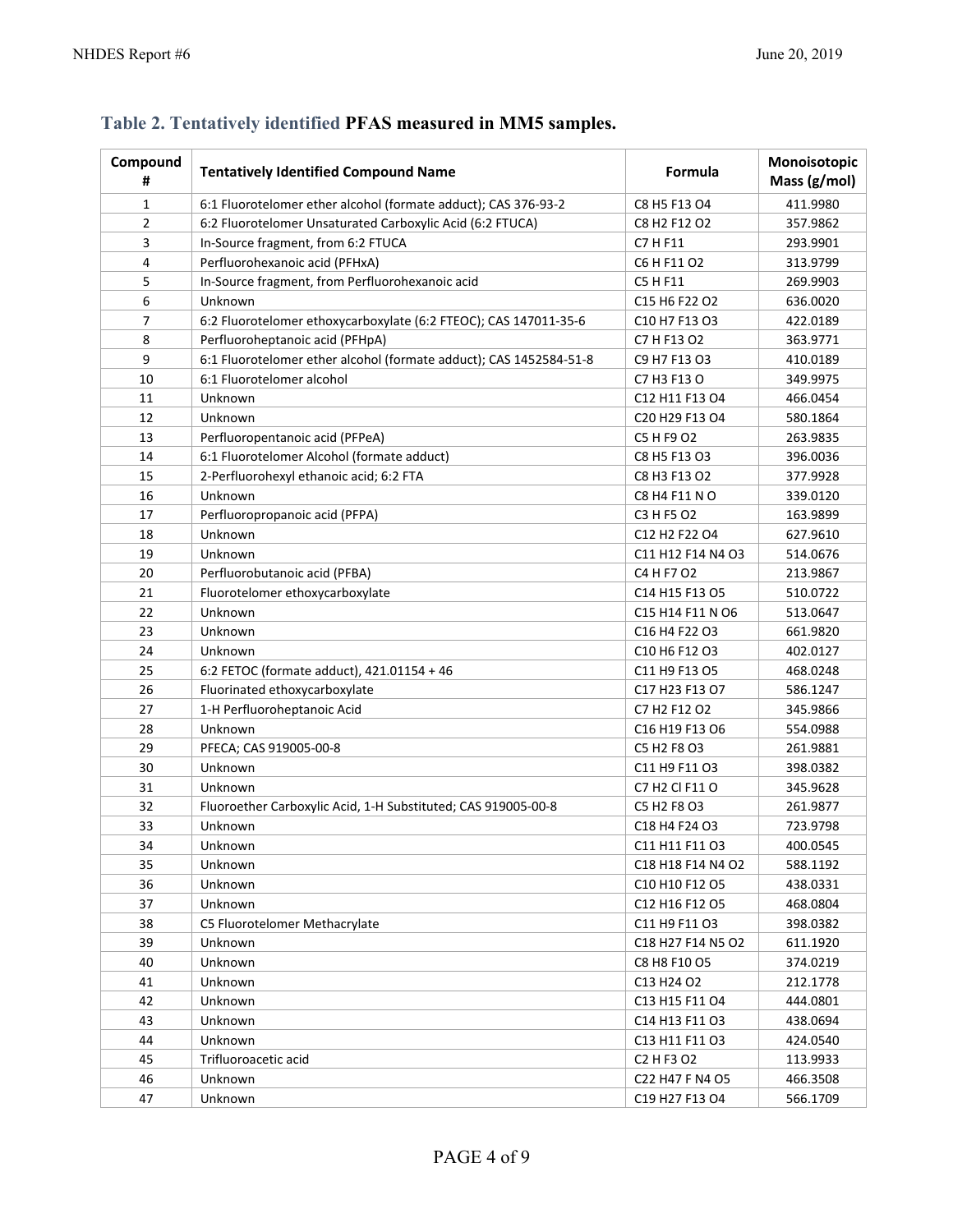| Compound<br># | <b>Tentatively Identified Compound Name</b> | Formula                                                                        | Monoisotopic<br>Mass (g/mol) |
|---------------|---------------------------------------------|--------------------------------------------------------------------------------|------------------------------|
| 48            | Unknown                                     | C24 H44 O20                                                                    | 652.2444                     |
| 49            | Unknown                                     | C13 H7 F23 O3                                                                  | 648.0025                     |
| 50            | Unknown                                     | C11 H10 F14 N4 O3                                                              | 512.0513                     |
| 51            | Unknown                                     | C15 H15 F11 O3                                                                 | 452.0853                     |
| 52            | 2H,2H,3H,3H-Perfluorooctanoic acid          | C8 H5 F11 O2                                                                   | 342.0117                     |
| 53            | Adduct or parent of 643.99542               | C15 H4 F23 N5 O                                                                | 707.0031                     |
| 54            | 8:2 Fluorotelomer sulfonic acid             | C <sub>10</sub> H <sub>5</sub> F <sub>17</sub> O <sub>3</sub> S                | 527.9683                     |
| 55            | Unknown                                     | C9 H5 F11 O3                                                                   | 370.0065                     |
| 56            | Unknown                                     | C10 H7 F17 N4 O13                                                              | 713.9754                     |
| 57            | Unknown                                     | C16 H20 F14 N4 O4                                                              | 598.1253                     |
| 58            | 1-H Perfluorohexanoic acid                  | C6 H2 F10 O2                                                                   | 295.9895                     |
| 59            | Unknown                                     | C12 H6 F24 N4 O2                                                               | 694.0091                     |
| 60            | Unknown                                     | C10 H7 F13 O4                                                                  | 438.0142                     |
| 61            | Unknown                                     | C6 H5 F9 O4                                                                    | 312.0048                     |
| 62            | Unknown                                     | C11 H14 F12 O4                                                                 | 438.0694                     |
| 63            | Unknown                                     | C22 H19 F27 N4 O5                                                              | 932.0918                     |
| 64            | Unknown                                     | C32 H47 F13 N4 O7                                                              | 846.3238                     |
| 65            | Unknown                                     | C12 H10 F14 N4 O3                                                              | 524.0518                     |
| 66            | Unknown                                     | C <sub>20</sub> H <sub>29</sub> F <sub>7</sub> N <sub>2</sub> O <sub>7</sub> S | 574.1593                     |
| 67            | Unknown                                     | C5 H3 F11 N4 O                                                                 | 344.0125                     |
| 68            | Unknown                                     | C7 H4 F10 O4                                                                   | 341.9951                     |
| 69            | Unknown                                     | C13 H11 F11 O3                                                                 | 424.0540                     |
| 70            | PFECA; CAS 919005-00-8                      | C5 H2 F8 O3                                                                    | 261.9882                     |
| 71            | Unknown                                     | C15 H15 F11 O3                                                                 | 452.0853                     |
| 72            | Unknown                                     | C10 H9 F11 O3                                                                  | 386.0380                     |
| 73            | Unknown                                     | C12 H8 F24 N4 O                                                                | 680.0286                     |
| 74            | Unknown                                     | C36 H61 F13 O13                                                                | 948.3913                     |
| 75            | Unknown                                     | C6 H5 F11 O3                                                                   | 334.0064                     |
| 76            | Perfluorononanoic acid (PFNA)               | C9 H F17 O2                                                                    | 463.9713                     |
| 77            | Unknown                                     | C14 H14 F12 N4                                                                 | 466.1012                     |
| 78            | Unknown                                     | C13 H18 F12 O5                                                                 | 482.0960                     |
| 79            | Unknown                                     | C10 H F14 N O2                                                                 | 432.9790                     |
| 80            | Unknown                                     | C11 H9 F11 O3                                                                  | 398.0382                     |
| 81            | Unknown                                     | C8 H5 F11 O3                                                                   | 358.0062                     |
| 82            | Unknown                                     | C15 H6 F22 O3                                                                  | 651.9987                     |
| 83            | Unknown                                     | C10 H9 F11 O3                                                                  | 386.0380                     |
| 84            | Unknown                                     | C15 H22 F12 O5                                                                 | 510.1283                     |
| 85            | Unknown                                     | C8 H7 F11 O4                                                                   | 376.0170                     |
| 86            | Unknown                                     | C15 H9 F23 N4 O3                                                               | 730.0294                     |
| 87            | Perfluorooctanoic Acid (PFOA)               | C8 H F15 O2                                                                    | 413.9744                     |
| 88            | Unknown                                     | C8 H5 F12 N O4                                                                 | 407.0022                     |
| 89            | Unknown                                     | C <sub>13</sub> H <sub>4</sub> F <sub>23</sub> N <sub>O4</sub>                 | 674.9776                     |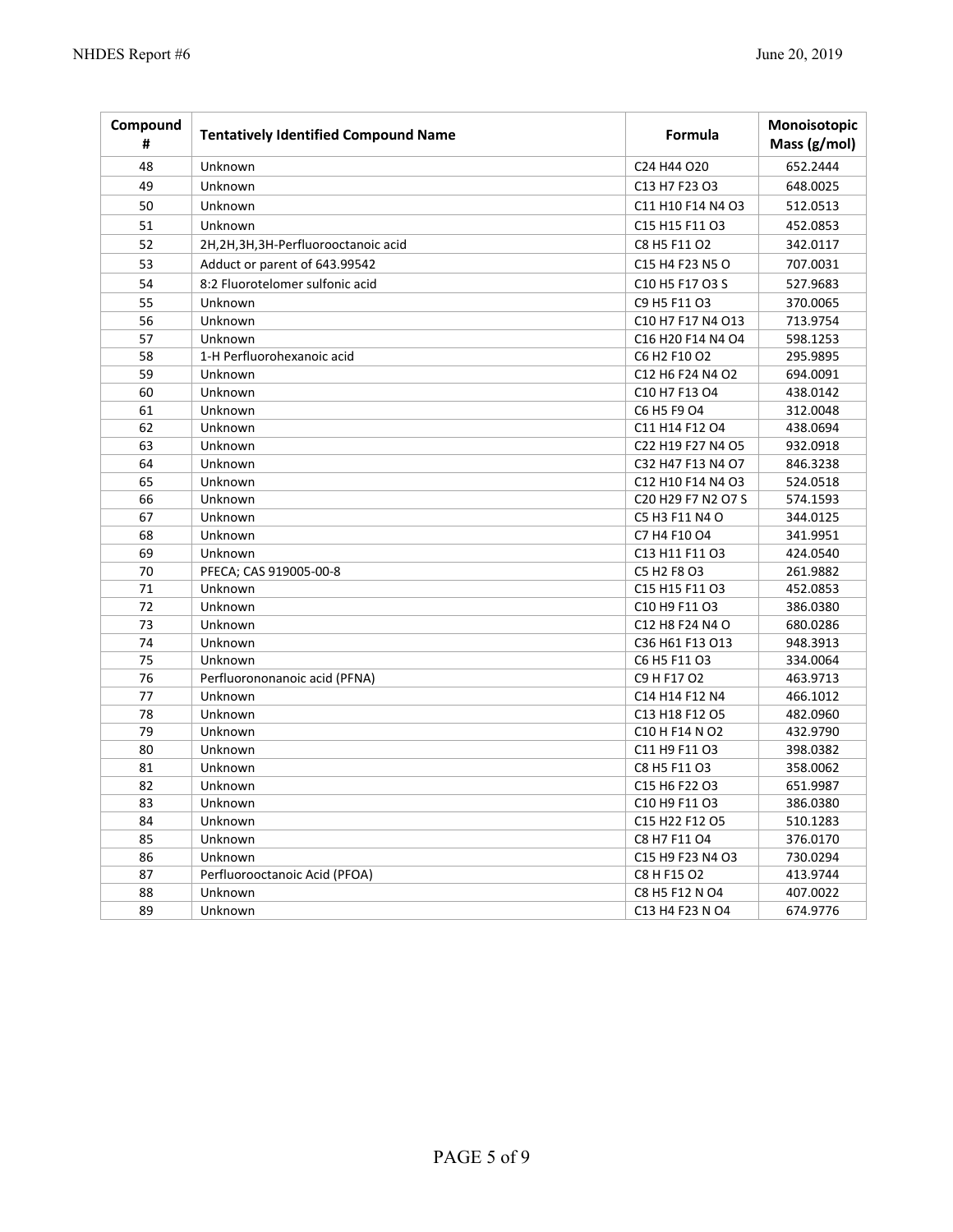### NHDES Report #6 June 20, 2019

## **Table 3. Detection and measurement of PFAS in MM5 samples. Results are reported as peak area units. Table cells are color-coded to indicate detection and peak area class.**

|                   |                | QX Tower (Inlet)                           |                                |                                            | QX Tower (Outlet)                              |                                 |                                                | <b>MA Tower</b>                             |                             |                                      | <b>MS Tower</b>                              |                                    |                                             | <b>Blanks</b>                           |                               |                                        |                     |  |
|-------------------|----------------|--------------------------------------------|--------------------------------|--------------------------------------------|------------------------------------------------|---------------------------------|------------------------------------------------|---------------------------------------------|-----------------------------|--------------------------------------|----------------------------------------------|------------------------------------|---------------------------------------------|-----------------------------------------|-------------------------------|----------------------------------------|---------------------|--|
| Formula           | Compound       | QX<br>Tower<br>Inlet FH<br>Filter<br>(700) | QX Tower<br>Inlet XAD<br>(702) | QX<br>Tower<br>Inlet BH<br>Filter<br>(706) | QX<br>Tower<br>Outlet<br>FH<br>Filter<br>(800) | QX Tower<br>Outlet XAD<br>(802) | QX<br>Tower<br>Outlet<br>BH<br>Filter<br>(806) | MA<br>Tower<br><b>FH</b><br>Filter<br>(500) | MA<br>Tower<br>XAD<br>(502) | MA<br>Tower<br>BH<br>Filter<br>(506) | <b>MS</b><br>Tower<br>FH.<br>Filter<br>(600) | <b>MS</b><br>Tower<br>XAD<br>(602) | <b>MS</b><br>Tower<br>BH<br>Filter<br>(606) | Trip<br>Blank<br>FH.<br>Filter<br>(200) | Trip<br>Blank<br>XAD<br>(202) | Trip<br>Blank<br>BH<br>Filter<br>(205) | Laboratory<br>(206) |  |
| C8 H5 F13 O4      | 1              | 70,500                                     | 66,400,000                     | 88,100                                     | <b>ND</b>                                      | 18,500,000                      | 13,700                                         | <b>ND</b>                                   | <b>ND</b>                   | <b>ND</b>                            | <b>ND</b>                                    | 10,000                             | <b>ND</b>                                   | <b>ND</b>                               | <b>ND</b>                     | ND.                                    | <b>ND</b>           |  |
| C8 H2 F12 O2      | $\overline{2}$ | 399,000                                    | 51,800,000                     | 110,000                                    | 354,000                                        | 9,270,000                       | <b>ND</b>                                      | <b>ND</b>                                   | <b>ND</b>                   | <b>ND</b>                            | <b>ND</b>                                    | <b>ND</b>                          | <b>ND</b>                                   | <b>ND</b>                               | <b>ND</b>                     | <b>ND</b>                              | <b>ND</b>           |  |
| C7 H F11          | 3              | 210,000                                    | 26,000,000                     | 54,000                                     | 173,000                                        | 4,000,000                       | <b>ND</b>                                      | <b>ND</b>                                   | <b>ND</b>                   | <b>ND</b>                            | <b>ND</b>                                    | <b>ND</b>                          | <b>ND</b>                                   | <b>ND</b>                               | <b>ND</b>                     | <b>ND</b>                              | <b>ND</b>           |  |
| C6 H F11 O2       | 4              | 469,000                                    | 23,400,000                     | 246,000                                    | 713,000                                        | 34,000,000                      | 71,100                                         | <b>ND</b>                                   | <b>ND</b>                   | <b>ND</b>                            | <b>ND</b>                                    | <b>ND</b>                          | <b>ND</b>                                   | <b>ND</b>                               | <b>ND</b>                     | <b>ND</b>                              | <b>ND</b>           |  |
| C5 H F11          | 5              | 282,000                                    | 17,700,000                     | 140,000                                    | 388,000                                        | 20,100,000                      | 29,700                                         | <b>ND</b>                                   | <b>ND</b>                   | <b>ND</b>                            | <b>ND</b>                                    | <b>ND</b>                          | <b>ND</b>                                   | <b>ND</b>                               | <b>ND</b>                     | <b>ND</b>                              | <b>ND</b>           |  |
| C15 H6 F22 O2     | 6              | <b>ND</b>                                  | 13,500,000                     | 26,300                                     | <b>ND</b>                                      | 5,840,000                       | 6,030                                          | <b>ND</b>                                   | N <sub>D</sub>              | <b>ND</b>                            | <b>ND</b>                                    | N <sub>D</sub>                     | <b>ND</b>                                   | <b>ND</b>                               | <b>ND</b>                     | <b>ND</b>                              | <b>ND</b>           |  |
| C10 H7 F13 O3     | $\overline{7}$ | 104,000                                    | 9,840,000                      | 81,700                                     | 116,000                                        | 1,050,000                       | <b>ND</b>                                      | <b>ND</b>                                   | <b>ND</b>                   | <b>ND</b>                            | <b>ND</b>                                    | <b>ND</b>                          | <b>ND</b>                                   | <b>ND</b>                               | <b>ND</b>                     | <b>ND</b>                              | <b>ND</b>           |  |
| C7 H F13 O2       | 8              | 47,800                                     | 7,080,000                      | 63,000                                     | 121,000                                        | 656,000                         | 3,370                                          | 3,540                                       | <b>ND</b>                   | <b>ND</b>                            | <b>ND</b>                                    | <b>ND</b>                          | <b>ND</b>                                   | <b>ND</b>                               | <b>ND</b>                     | <b>ND</b>                              | <b>ND</b>           |  |
| C9 H7 F13 O3      | 9              | 20,500                                     | 5,180,000                      | 196                                        | 1,500                                          | 6,750,000                       | <b>ND</b>                                      | <b>ND</b>                                   | 1,080                       | <b>ND</b>                            | <b>ND</b>                                    | 192                                | <b>ND</b>                                   | <b>ND</b>                               | <b>ND</b>                     | <b>ND</b>                              | <b>ND</b>           |  |
| C7 H3 F13 O       | 10             | 6,620                                      | 4,430,000                      | 11,100                                     | <b>ND</b>                                      | 1,260,000                       | 1,210                                          | <b>ND</b>                                   | 814                         | <b>ND</b>                            | <b>ND</b>                                    | 477                                | <b>ND</b>                                   | <b>ND</b>                               | <b>ND</b>                     | <b>ND</b>                              | <b>ND</b>           |  |
| C12 H11 F13 O4    | 11             | 95,400                                     | 3,800,000                      | 154,000                                    | 59,600                                         | 11,500                          | <b>ND</b>                                      | <b>ND</b>                                   | <b>ND</b>                   | <b>ND</b>                            | <b>ND</b>                                    | <b>ND</b>                          | <b>ND</b>                                   | <b>ND</b>                               | <b>ND</b>                     | <b>ND</b>                              | <b>ND</b>           |  |
| C20 H29 F13 O4    | 12             | <b>ND</b>                                  | 3,330,000                      | 223                                        | <b>ND</b>                                      | 1,320,000                       | <b>ND</b>                                      | <b>ND</b>                                   | <b>ND</b>                   | <b>ND</b>                            | <b>ND</b>                                    | <b>ND</b>                          | <b>ND</b>                                   | <b>ND</b>                               | <b>ND</b>                     | <b>ND</b>                              | <b>ND</b>           |  |
| C5 H F9 O2        | 13             | 231,000                                    | 3,040,000                      | 104,000                                    | 518,000                                        | <b>ND</b>                       | <b>ND</b>                                      | <b>ND</b>                                   | <b>ND</b>                   | <b>ND</b>                            | <b>ND</b>                                    | <b>ND</b>                          | <b>ND</b>                                   | <b>ND</b>                               | 39,400                        | <b>ND</b>                              | <b>ND</b>           |  |
| C8 H5 F13 O3      | 14             | 1,020                                      | 2,480,000                      | <b>ND</b>                                  | <b>ND</b>                                      | 443,000                         | <b>ND</b>                                      | <b>ND</b>                                   | 2,350                       | <b>ND</b>                            | <b>ND</b>                                    | <b>ND</b>                          | <b>ND</b>                                   | <b>ND</b>                               | <b>ND</b>                     | <b>ND</b>                              | <b>ND</b>           |  |
| C8 H3 F13 O2      | 15             | 21,100                                     | 2,370,000                      | 5,060                                      | 3,090                                          | 213,000                         | <b>ND</b>                                      | <b>ND</b>                                   | N <sub>D</sub>              | <b>ND</b>                            | <b>ND</b>                                    | <b>ND</b>                          | <b>ND</b>                                   | <b>ND</b>                               | <b>ND</b>                     | <b>ND</b>                              | <b>ND</b>           |  |
| C8 H4 F11 N O     | 16             | 9,300                                      | 2,140,000                      | 1,630                                      | <b>ND</b>                                      | 116,000                         | 713                                            | <b>ND</b>                                   | 1,230                       | <b>ND</b>                            | <b>ND</b>                                    | 731                                | <b>ND</b>                                   | <b>ND</b>                               | <b>ND</b>                     | <b>ND</b>                              | <b>ND</b>           |  |
| C3 H F5 O2        | 17             | 58,600                                     | 2,070,000                      | 6,970                                      | 134,000                                        | 120,000                         | <b>ND</b>                                      | <b>ND</b>                                   | 333,000                     | <b>ND</b>                            | <b>ND</b>                                    | 130,000                            | <b>ND</b>                                   | <b>ND</b>                               | <b>ND</b>                     | <b>ND</b>                              | <b>ND</b>           |  |
| C12 H2 F22 O4     | 18             | 14,800                                     | 2,030,000                      | 4,510                                      | 43,900                                         | 1,960,000                       | 231                                            | <b>ND</b>                                   | <b>ND</b>                   | <b>ND</b>                            | <b>ND</b>                                    | <b>ND</b>                          | <b>ND</b>                                   | <b>ND</b>                               | <b>ND</b>                     | <b>ND</b>                              | <b>ND</b>           |  |
| C11 H12 F14 N4 O3 | 19             | 28,900                                     | 1,770,000                      | 8,390                                      | 1,890                                          | 73,600                          | <b>ND</b>                                      | <b>ND</b>                                   | N <sub>D</sub>              | <b>ND</b>                            | <b>ND</b>                                    | <b>ND</b>                          | <b>ND</b>                                   | <b>ND</b>                               | <b>ND</b>                     | <b>ND</b>                              | <b>ND</b>           |  |
| C4 H F7 02        | 20             | 92,400                                     | 1,580,000                      | 34,400                                     | 285,000                                        | 289,000                         | 1,450                                          | <b>ND</b>                                   | 2,850                       | <b>ND</b>                            | <b>ND</b>                                    | <b>ND</b>                          | <b>ND</b>                                   | <b>ND</b>                               | <b>ND</b>                     | <b>ND</b>                              | <b>ND</b>           |  |
| C14 H15 F13 O5    | 21             | 81,900                                     | 1,470,000                      | 76,300                                     | 12,600                                         | <b>ND</b>                       | <b>ND</b>                                      | <b>ND</b>                                   | N <sub>D</sub>              | <b>ND</b>                            | <b>ND</b>                                    | <b>ND</b>                          | <b>ND</b>                                   | <b>ND</b>                               | <b>ND</b>                     | <b>ND</b>                              | <b>ND</b>           |  |
| C15 H14 F11 N O6  | 22             | 28,700                                     | 1,440,000                      | 1,560                                      | <b>ND</b>                                      | 376,000                         | <b>ND</b>                                      | <b>ND</b>                                   | <b>ND</b>                   | <b>ND</b>                            | <b>ND</b>                                    | <b>ND</b>                          | <b>ND</b>                                   | <b>ND</b>                               | <b>ND</b>                     | <b>ND</b>                              | <b>ND</b>           |  |
| C16 H4 F22 O3     | 23             | <b>ND</b>                                  | 1,200,000                      | 126                                        | <b>ND</b>                                      | 1,890,000                       | 211                                            | <b>ND</b>                                   | 134                         | <b>ND</b>                            | <b>ND</b>                                    | <b>ND</b>                          | <b>ND</b>                                   | <b>ND</b>                               | <b>ND</b>                     | <b>ND</b>                              | <b>ND</b>           |  |
| C10 H6 F12 O3     | 24             | 14,100                                     | 1,060,000                      | 15,100                                     | 33,300                                         | 133,000                         | N <sub>D</sub>                                 | <b>ND</b>                                   | <b>ND</b>                   | <b>ND</b>                            | <b>ND</b>                                    | <b>ND</b>                          | <b>ND</b>                                   | <b>ND</b>                               | <b>ND</b>                     | <b>ND</b>                              | ND.                 |  |
| C11 H9 F13 O5     | 25             | 9,130                                      | 915,000                        | 19,800                                     | 41,100                                         | 116,000                         | <b>ND</b>                                      | <b>ND</b>                                   | <b>ND</b>                   | <b>ND</b>                            | <b>ND</b>                                    | <b>ND</b>                          | <b>ND</b>                                   | <b>ND</b>                               | <b>ND</b>                     | <b>ND</b>                              | <b>ND</b>           |  |

PAGE 6 of 9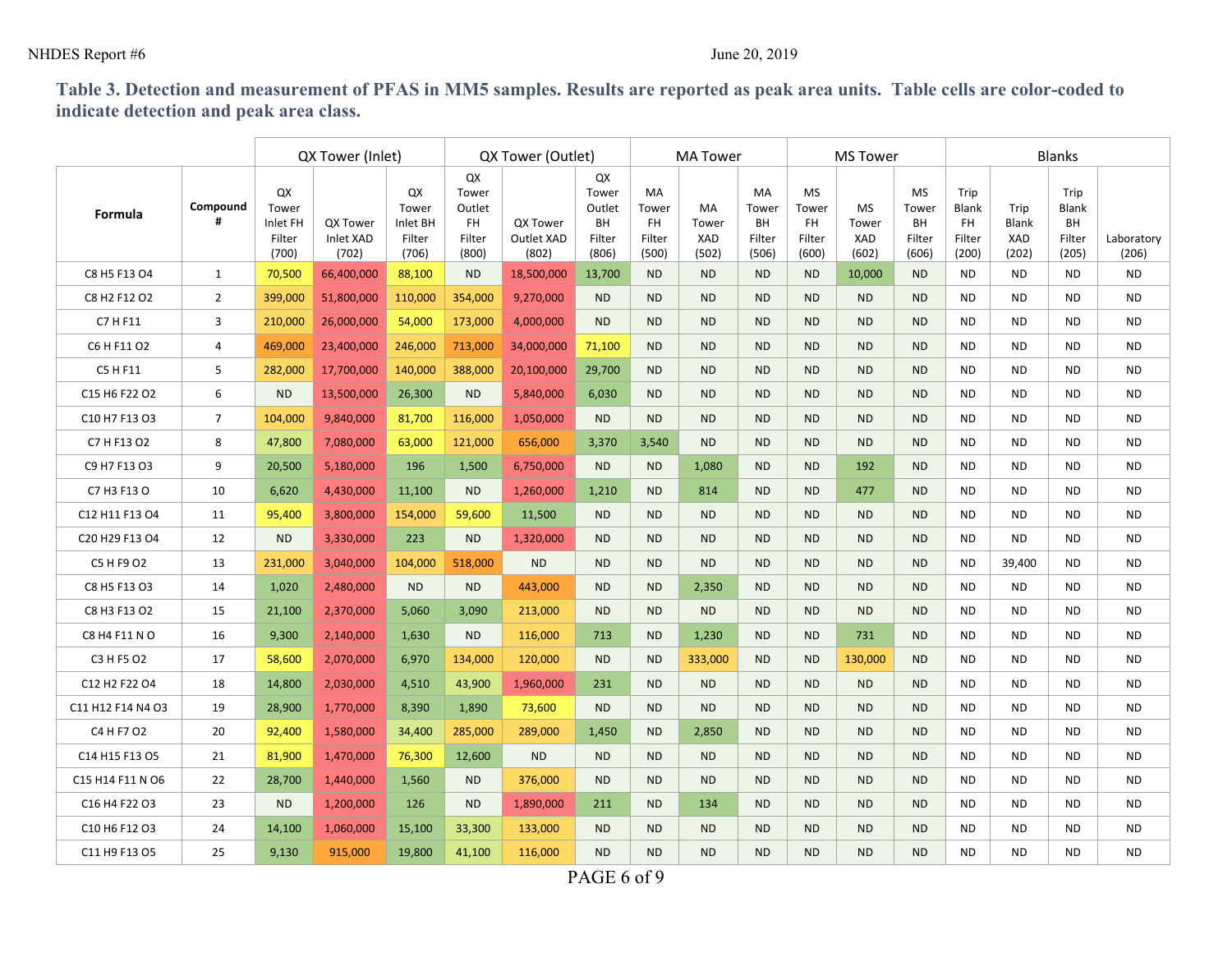|                                                |               |                                            | QX Tower (Inlet)                      |                                            | QX Tower (Outlet)                                     |                                 |                                                       | <b>MA Tower</b>                             |                                    |                                             | <b>MS Tower</b>                                    |                                    |                                                    | <b>Blanks</b>                                 |                                      |                                               |                     |
|------------------------------------------------|---------------|--------------------------------------------|---------------------------------------|--------------------------------------------|-------------------------------------------------------|---------------------------------|-------------------------------------------------------|---------------------------------------------|------------------------------------|---------------------------------------------|----------------------------------------------------|------------------------------------|----------------------------------------------------|-----------------------------------------------|--------------------------------------|-----------------------------------------------|---------------------|
| Formula                                        | Compound<br># | QX<br>Tower<br>Inlet FH<br>Filter<br>(700) | <b>QX Tower</b><br>Inlet XAD<br>(702) | QX<br>Tower<br>Inlet BH<br>Filter<br>(706) | QX<br>Tower<br>Outlet<br><b>FH</b><br>Filter<br>(800) | QX Tower<br>Outlet XAD<br>(802) | QX<br>Tower<br>Outlet<br><b>BH</b><br>Filter<br>(806) | MA<br>Tower<br><b>FH</b><br>Filter<br>(500) | <b>MA</b><br>Tower<br>XAD<br>(502) | MA<br>Tower<br><b>BH</b><br>Filter<br>(506) | <b>MS</b><br>Tower<br><b>FH</b><br>Filter<br>(600) | <b>MS</b><br>Tower<br>XAD<br>(602) | <b>MS</b><br>Tower<br><b>BH</b><br>Filter<br>(606) | Trip<br>Blank<br><b>FH</b><br>Filter<br>(200) | Trip<br><b>Blank</b><br>XAD<br>(202) | Trip<br>Blank<br><b>BH</b><br>Filter<br>(205) | Laboratory<br>(206) |
| C17 H23 F13 O7                                 | 26            | 60,100                                     | 896,000                               | 48,100                                     | 18,200                                                | <b>ND</b>                       | <b>ND</b>                                             | <b>ND</b>                                   | <b>ND</b>                          | <b>ND</b>                                   | <b>ND</b>                                          | <b>ND</b>                          | <b>ND</b>                                          | <b>ND</b>                                     | <b>ND</b>                            | <b>ND</b>                                     | <b>ND</b>           |
| C7 H2 F12 O2                                   | 27            | 5,030                                      | 820,000                               | 2,080                                      | 72,400                                                | 32,100                          | <b>ND</b>                                             | 1,210                                       | 1,990                              | <b>ND</b>                                   | <b>ND</b>                                          | 894                                | <b>ND</b>                                          | <b>ND</b>                                     | <b>ND</b>                            | <b>ND</b>                                     | <b>ND</b>           |
| C16 H19 F13 O6                                 | 28            | 72,800                                     | 619,000                               | 39,000                                     | 5,420                                                 | <b>ND</b>                       | <b>ND</b>                                             | <b>ND</b>                                   | <b>ND</b>                          | <b>ND</b>                                   | <b>ND</b>                                          | <b>ND</b>                          | <b>ND</b>                                          | <b>ND</b>                                     | <b>ND</b>                            | <b>ND</b>                                     | <b>ND</b>           |
| C5 H2 F8 O3                                    | 29            | 127,000                                    | 585,000                               | 8,650                                      | 26,400                                                | 340,000                         | <b>ND</b>                                             | <b>ND</b>                                   | <b>ND</b>                          | <b>ND</b>                                   | <b>ND</b>                                          | 18,600                             | <b>ND</b>                                          | <b>ND</b>                                     | <b>ND</b>                            | <b>ND</b>                                     | <b>ND</b>           |
| C11 H9 F11 O3                                  | 30            | <b>ND</b>                                  | 439,000                               | <b>ND</b>                                  | <b>ND</b>                                             | 50,200                          | <b>ND</b>                                             | <b>ND</b>                                   | 1,370                              | <b>ND</b>                                   | <b>ND</b>                                          | 819                                | <b>ND</b>                                          | <b>ND</b>                                     | <b>ND</b>                            | <b>ND</b>                                     | <b>ND</b>           |
| C7 H2 Cl F11 O                                 | 31            | 124                                        | 428,000                               | <b>ND</b>                                  | <b>ND</b>                                             | 194,000                         | <b>ND</b>                                             | <b>ND</b>                                   | 267                                | <b>ND</b>                                   | <b>ND</b>                                          | 211                                | <b>ND</b>                                          | <b>ND</b>                                     | <b>ND</b>                            | <b>ND</b>                                     | <b>ND</b>           |
| C5 H2 F8 O3                                    | 32            | 127,000                                    | 413,000                               | 244,000                                    | 916,000                                               | <b>ND</b>                       | <b>ND</b>                                             | <b>ND</b>                                   | <b>ND</b>                          | <b>ND</b>                                   | <b>ND</b>                                          | <b>ND</b>                          | <b>ND</b>                                          | <b>ND</b>                                     | <b>ND</b>                            | <b>ND</b>                                     | <b>ND</b>           |
| C18 H4 F24 O3                                  | 33            | 390                                        | 381,000                               | 2,620                                      | <b>ND</b>                                             | 9,230                           | <b>ND</b>                                             | <b>ND</b>                                   | <b>ND</b>                          | <b>ND</b>                                   | <b>ND</b>                                          | <b>ND</b>                          | <b>ND</b>                                          | <b>ND</b>                                     | <b>ND</b>                            | <b>ND</b>                                     | <b>ND</b>           |
| C11 H11 F11 O3                                 | 34            | <b>ND</b>                                  | 367,000                               | 172                                        | <b>ND</b>                                             | 143,000                         | <b>ND</b>                                             | <b>ND</b>                                   | <b>ND</b>                          | <b>ND</b>                                   | <b>ND</b>                                          | <b>ND</b>                          | <b>ND</b>                                          | <b>ND</b>                                     | <b>ND</b>                            | <b>ND</b>                                     | <b>ND</b>           |
| C18 H18 F14 N4 O2                              | 35            | <b>ND</b>                                  | 367,000                               | <b>ND</b>                                  | <b>ND</b>                                             | 133,000                         | <b>ND</b>                                             | <b>ND</b>                                   | <b>ND</b>                          | <b>ND</b>                                   | <b>ND</b>                                          | 1,230                              | <b>ND</b>                                          | <b>ND</b>                                     | 231                                  | <b>ND</b>                                     | <b>ND</b>           |
| C10 H10 F12 O5                                 | 36            | <b>ND</b>                                  | 362,000                               | <b>ND</b>                                  | <b>ND</b>                                             | 47,100                          | <b>ND</b>                                             | <b>ND</b>                                   | 524                                | <b>ND</b>                                   | <b>ND</b>                                          | 256                                | <b>ND</b>                                          | <b>ND</b>                                     | <b>ND</b>                            | <b>ND</b>                                     | <b>ND</b>           |
| C12 H16 F12 O5                                 | 37            | <b>ND</b>                                  | 351,000                               | <b>ND</b>                                  | <b>ND</b>                                             | 467,000                         | <b>ND</b>                                             | <b>ND</b>                                   | 145                                | <b>ND</b>                                   | <b>ND</b>                                          | <b>ND</b>                          | <b>ND</b>                                          | <b>ND</b>                                     | <b>ND</b>                            | <b>ND</b>                                     | <b>ND</b>           |
| C11 H9 F11 O3                                  | 38            | <b>ND</b>                                  | 300,000                               | <b>ND</b>                                  | <b>ND</b>                                             | 142,000                         | <b>ND</b>                                             | <b>ND</b>                                   | <b>ND</b>                          | <b>ND</b>                                   | <b>ND</b>                                          | <b>ND</b>                          | <b>ND</b>                                          | <b>ND</b>                                     | <b>ND</b>                            | <b>ND</b>                                     | <b>ND</b>           |
| C18 H27 F14 N5 O2                              | 39            | <b>ND</b>                                  | 294,000                               | <b>ND</b>                                  | <b>ND</b>                                             | 195,000                         | <b>ND</b>                                             | <b>ND</b>                                   | <b>ND</b>                          | <b>ND</b>                                   | <b>ND</b>                                          | <b>ND</b>                          | <b>ND</b>                                          | N <sub>D</sub>                                | <b>ND</b>                            | <b>ND</b>                                     | <b>ND</b>           |
| C8 H8 F10 O5                                   | 40            | 4,310                                      | 291,000                               | 755                                        | 66                                                    | 60,600                          | <b>ND</b>                                             | <b>ND</b>                                   | 85                                 | <b>ND</b>                                   | <b>ND</b>                                          | 523                                | <b>ND</b>                                          | <b>ND</b>                                     | <b>ND</b>                            | <b>ND</b>                                     | <b>ND</b>           |
| C13 H24 O2                                     | 41            | 10,700                                     | 291,000                               | <b>ND</b>                                  | <b>ND</b>                                             | <b>ND</b>                       | <b>ND</b>                                             | <b>ND</b>                                   | 209,000                            | <b>ND</b>                                   | <b>ND</b>                                          | 20,100                             | <b>ND</b>                                          | <b>ND</b>                                     | <b>ND</b>                            | <b>ND</b>                                     | <b>ND</b>           |
| C13 H15 F11 O4                                 | 42            | <b>ND</b>                                  | 284,000                               | <b>ND</b>                                  | <b>ND</b>                                             | 233,000                         | 55                                                    | <b>ND</b>                                   | 168                                | <b>ND</b>                                   | <b>ND</b>                                          | <b>ND</b>                          | <b>ND</b>                                          | <b>ND</b>                                     | <b>ND</b>                            | <b>ND</b>                                     | <b>ND</b>           |
| C14 H13 F11 O3                                 | 43            | <b>ND</b>                                  | 281,000                               | <b>ND</b>                                  | <b>ND</b>                                             | 216,000                         | <b>ND</b>                                             | <b>ND</b>                                   | <b>ND</b>                          | <b>ND</b>                                   | <b>ND</b>                                          | <b>ND</b>                          | <b>ND</b>                                          | N <sub>D</sub>                                | <b>ND</b>                            | <b>ND</b>                                     | <b>ND</b>           |
| C13 H11 F11 O3                                 | 44            | <b>ND</b>                                  | 254,000                               | 146                                        | <b>ND</b>                                             | 16,900                          | <b>ND</b>                                             | <b>ND</b>                                   | 924                                | <b>ND</b>                                   | <b>ND</b>                                          | <b>ND</b>                          | <b>ND</b>                                          | <b>ND</b>                                     | <b>ND</b>                            | <b>ND</b>                                     | <b>ND</b>           |
| C <sub>2</sub> H F <sub>3</sub> O <sub>2</sub> | 45            | <b>ND</b>                                  | <b>ND</b>                             | <b>ND</b>                                  | <b>ND</b>                                             | <b>ND</b>                       | <b>ND</b>                                             | <b>ND</b>                                   | <b>ND</b>                          | <b>ND</b>                                   | <b>ND</b>                                          | <b>ND</b>                          | <b>ND</b>                                          | <b>ND</b>                                     | 198,000                              | <b>ND</b>                                     | <b>ND</b>           |
| C22 H47 F N4 O5                                | 46            | 127,000                                    | 229,000                               | 2,170                                      | 1,360                                                 | <b>ND</b>                       | <b>ND</b>                                             | <b>ND</b>                                   | <b>ND</b>                          | <b>ND</b>                                   | <b>ND</b>                                          | <b>ND</b>                          | <b>ND</b>                                          | <b>ND</b>                                     | 529                                  | <b>ND</b>                                     | <b>ND</b>           |
| C19 H27 F13 O4                                 | 47            | <b>ND</b>                                  | 225,000                               | <b>ND</b>                                  | <b>ND</b>                                             | 62,600                          | <b>ND</b>                                             | <b>ND</b>                                   | <b>ND</b>                          | <b>ND</b>                                   | <b>ND</b>                                          | <b>ND</b>                          | <b>ND</b>                                          | <b>ND</b>                                     | <b>ND</b>                            | <b>ND</b>                                     | <b>ND</b>           |
| C24 H44 O20                                    | 48            | <b>ND</b>                                  | 214,000                               | <b>ND</b>                                  | <b>ND</b>                                             | 175,000                         | 362                                                   | <b>ND</b>                                   | <b>ND</b>                          | <b>ND</b>                                   | <b>ND</b>                                          | <b>ND</b>                          | <b>ND</b>                                          | <b>ND</b>                                     | <b>ND</b>                            | <b>ND</b>                                     | <b>ND</b>           |
| C13 H7 F23 O3                                  | 49            | <b>ND</b>                                  | 209,000                               | 177                                        | <b>ND</b>                                             | 106,000                         | <b>ND</b>                                             | <b>ND</b>                                   | 230                                | <b>ND</b>                                   | <b>ND</b>                                          | <b>ND</b>                          | <b>ND</b>                                          | <b>ND</b>                                     | <b>ND</b>                            | <b>ND</b>                                     | <b>ND</b>           |
| C11 H10 F14 N4 O3                              | 50            | 800                                        | 206,000                               | 12,000                                     | 4,750                                                 | <b>ND</b>                       | <b>ND</b>                                             | <b>ND</b>                                   | <b>ND</b>                          | <b>ND</b>                                   | <b>ND</b>                                          | <b>ND</b>                          | <b>ND</b>                                          | <b>ND</b>                                     | 441                                  | <b>ND</b>                                     | <b>ND</b>           |
| C15 H15 F11 O3                                 | 51            | <b>ND</b>                                  | 197,000                               | <b>ND</b>                                  | <b>ND</b>                                             | 168,000                         | <b>ND</b>                                             | <b>ND</b>                                   | 125                                | <b>ND</b>                                   | <b>ND</b>                                          | <b>ND</b>                          | <b>ND</b>                                          | <b>ND</b>                                     | <b>ND</b>                            | <b>ND</b>                                     | <b>ND</b>           |
| C8 H5 F11 O2                                   | 52            | 210                                        | 188,000                               | <b>ND</b>                                  | <b>ND</b>                                             | 358,000                         | <b>ND</b>                                             | <b>ND</b>                                   | <b>ND</b>                          | <b>ND</b>                                   | <b>ND</b>                                          | <b>ND</b>                          | <b>ND</b>                                          | <b>ND</b>                                     | 231                                  | <b>ND</b>                                     | <b>ND</b>           |

PAGE 7 of 9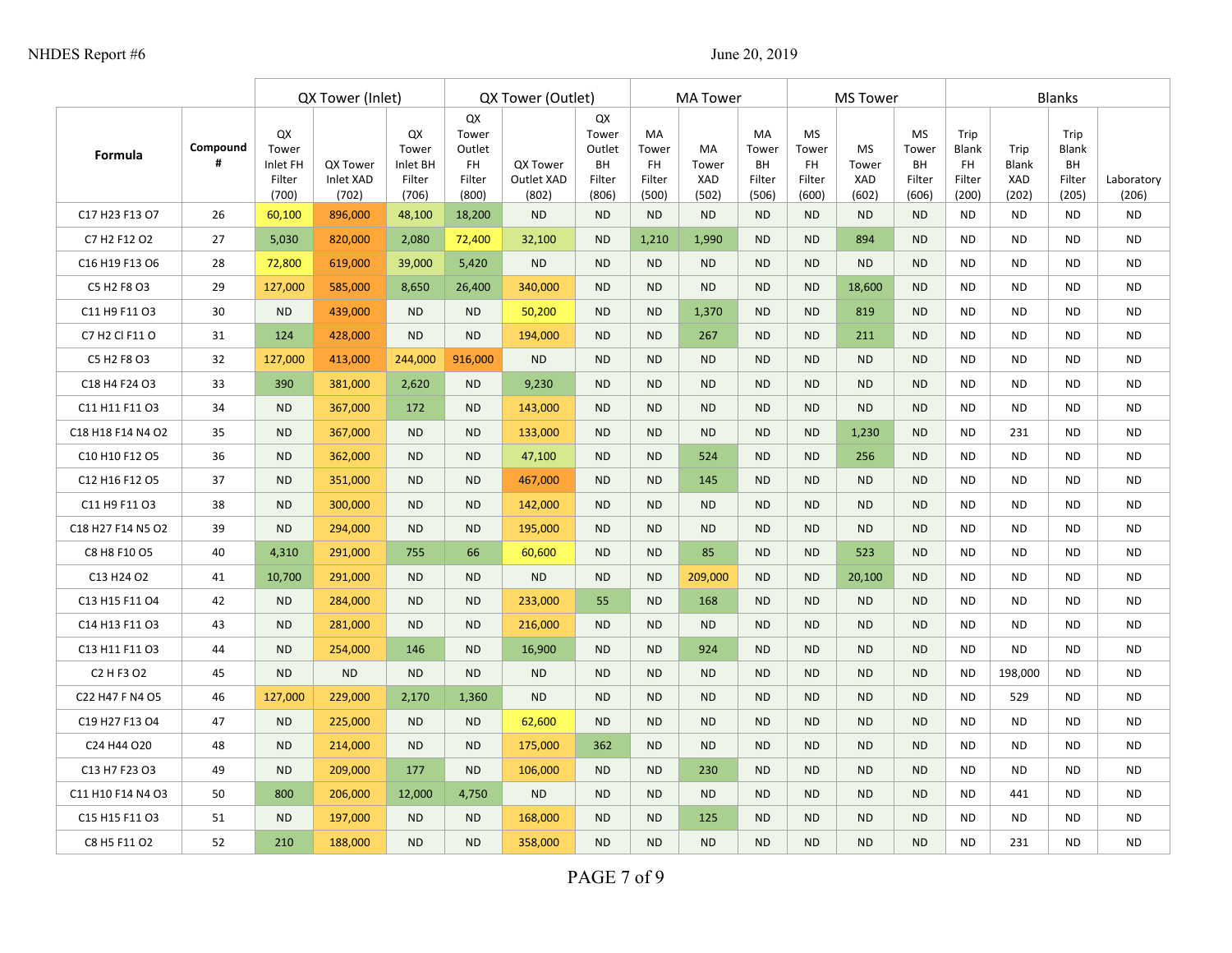|                    |               | QX Tower (Inlet)                           |                                |                                            | QX Tower (Outlet)                                     |                                 |                                                       |                                                    | <b>MA Tower</b>                    |                                      | <b>MS Tower</b>                              |                                    |                                                    | <b>Blanks</b>                                 |                               |                                        |                     |
|--------------------|---------------|--------------------------------------------|--------------------------------|--------------------------------------------|-------------------------------------------------------|---------------------------------|-------------------------------------------------------|----------------------------------------------------|------------------------------------|--------------------------------------|----------------------------------------------|------------------------------------|----------------------------------------------------|-----------------------------------------------|-------------------------------|----------------------------------------|---------------------|
| <b>Formula</b>     | Compound<br># | QX<br>Tower<br>Inlet FH<br>Filter<br>(700) | QX Tower<br>Inlet XAD<br>(702) | QX<br>Tower<br>Inlet BH<br>Filter<br>(706) | QX<br>Tower<br>Outlet<br><b>FH</b><br>Filter<br>(800) | QX Tower<br>Outlet XAD<br>(802) | QX<br>Tower<br>Outlet<br><b>BH</b><br>Filter<br>(806) | <b>MA</b><br>Tower<br><b>FH</b><br>Filter<br>(500) | <b>MA</b><br>Tower<br>XAD<br>(502) | MA<br>Tower<br>BH<br>Filter<br>(506) | <b>MS</b><br>Tower<br>FH.<br>Filter<br>(600) | <b>MS</b><br>Tower<br>XAD<br>(602) | <b>MS</b><br>Tower<br><b>BH</b><br>Filter<br>(606) | Trip<br>Blank<br><b>FH</b><br>Filter<br>(200) | Trip<br>Blank<br>XAD<br>(202) | Trip<br>Blank<br>BH<br>Filter<br>(205) | Laboratory<br>(206) |
| C15 H4 F23 N5 O    | 53            | <b>ND</b>                                  | 185,000                        | <b>ND</b>                                  | <b>ND</b>                                             | 7,400                           | <b>ND</b>                                             | <b>ND</b>                                          | <b>ND</b>                          | <b>ND</b>                            | <b>ND</b>                                    | <b>ND</b>                          | <b>ND</b>                                          | <b>ND</b>                                     | <b>ND</b>                     | <b>ND</b>                              | <b>ND</b>           |
| C10 H5 F17 O3 S    | 54            | 6,440                                      | 176,000                        | 1,110                                      | 39,200                                                | 573                             | <b>ND</b>                                             | <b>ND</b>                                          | 88                                 | <b>ND</b>                            | <b>ND</b>                                    | <b>ND</b>                          | <b>ND</b>                                          | <b>ND</b>                                     | <b>ND</b>                     | <b>ND</b>                              | <b>ND</b>           |
| C9 H5 F11 O3       | 55            | 6,630                                      | 170,000                        | 7,550                                      | 14,600                                                | 406,000                         | <b>ND</b>                                             | <b>ND</b>                                          | <b>ND</b>                          | <b>ND</b>                            | <b>ND</b>                                    | <b>ND</b>                          | <b>ND</b>                                          | <b>ND</b>                                     | <b>ND</b>                     | <b>ND</b>                              | <b>ND</b>           |
| C10 H7 F17 N4 O13  | 56            | <b>ND</b>                                  | 161,000                        | <b>ND</b>                                  | <b>ND</b>                                             | 23,300                          | <b>ND</b>                                             | <b>ND</b>                                          | <b>ND</b>                          | <b>ND</b>                            | <b>ND</b>                                    | <b>ND</b>                          | <b>ND</b>                                          | <b>ND</b>                                     | <b>ND</b>                     | <b>ND</b>                              | <b>ND</b>           |
| C16 H20 F14 N4 O4  | 57            | 107,000                                    | 158,000                        | 12,900                                     | 2,460                                                 | <b>ND</b>                       | <b>ND</b>                                             | <b>ND</b>                                          | 1,100                              | <b>ND</b>                            | <b>ND</b>                                    | <b>ND</b>                          | <b>ND</b>                                          | <b>ND</b>                                     | <b>ND</b>                     | <b>ND</b>                              | <b>ND</b>           |
| C6 H2 F10 O2       | 58            | 196                                        | 157,000                        | 425                                        | <b>ND</b>                                             | 165,000                         | <b>ND</b>                                             | <b>ND</b>                                          | <b>ND</b>                          | <b>ND</b>                            | <b>ND</b>                                    | 1,210                              | <b>ND</b>                                          | <b>ND</b>                                     | 237                           | <b>ND</b>                              | <b>ND</b>           |
| C12 H6 F24 N4 O2   | 59            | <b>ND</b>                                  | 155,000                        | 171                                        | <b>ND</b>                                             | 73,600                          | <b>ND</b>                                             | <b>ND</b>                                          | <b>ND</b>                          | <b>ND</b>                            | <b>ND</b>                                    | <b>ND</b>                          | <b>ND</b>                                          | <b>ND</b>                                     | <b>ND</b>                     | <b>ND</b>                              | <b>ND</b>           |
| C10 H7 F13 O4      | 60            | 2,590                                      | 155,000                        | 1,420                                      | 498                                                   | 4,320                           | <b>ND</b>                                             | <b>ND</b>                                          | 134                                | <b>ND</b>                            | <b>ND</b>                                    | <b>ND</b>                          | <b>ND</b>                                          | <b>ND</b>                                     | <b>ND</b>                     | <b>ND</b>                              | <b>ND</b>           |
| C6 H5 F9 O4        | 61            | <b>ND</b>                                  | 152,000                        | <b>ND</b>                                  | <b>ND</b>                                             | 34,800                          | <b>ND</b>                                             | <b>ND</b>                                          | 81                                 | <b>ND</b>                            | <b>ND</b>                                    | <b>ND</b>                          | <b>ND</b>                                          | <b>ND</b>                                     | <b>ND</b>                     | <b>ND</b>                              | <b>ND</b>           |
| C11 H14 F12 O4     | 62            | 147                                        | 150,000                        | <b>ND</b>                                  | <b>ND</b>                                             | 79,100                          | <b>ND</b>                                             | <b>ND</b>                                          | 184                                | <b>ND</b>                            | <b>ND</b>                                    | <b>ND</b>                          | <b>ND</b>                                          | <b>ND</b>                                     | <b>ND</b>                     | <b>ND</b>                              | <b>ND</b>           |
| C22 H19 F27 N4 O5  | 63            | <b>ND</b>                                  | 148,000                        | 424                                        | <b>ND</b>                                             | <b>ND</b>                       | <b>ND</b>                                             | <b>ND</b>                                          | <b>ND</b>                          | <b>ND</b>                            | <b>ND</b>                                    | <b>ND</b>                          | <b>ND</b>                                          | <b>ND</b>                                     | 154                           | <b>ND</b>                              | <b>ND</b>           |
| C32 H47 F13 N4 O7  | 64            | 136                                        | 143,000                        | <b>ND</b>                                  | <b>ND</b>                                             | 55,400                          | <b>ND</b>                                             | <b>ND</b>                                          | <b>ND</b>                          | <b>ND</b>                            | <b>ND</b>                                    | <b>ND</b>                          | <b>ND</b>                                          | <b>ND</b>                                     | 326                           | <b>ND</b>                              | <b>ND</b>           |
| C12 H10 F14 N4 O3  | 65            | 10,000                                     | 140,000                        | 9,050                                      | 1,160                                                 | <b>ND</b>                       | <b>ND</b>                                             | <b>ND</b>                                          | <b>ND</b>                          | <b>ND</b>                            | <b>ND</b>                                    | <b>ND</b>                          | <b>ND</b>                                          | <b>ND</b>                                     | 690                           | <b>ND</b>                              | <b>ND</b>           |
| C20 H29 F7 N2 O7 S | 66            | 523                                        | 139,000                        | <b>ND</b>                                  | <b>ND</b>                                             | 4,770                           | <b>ND</b>                                             | <b>ND</b>                                          | <b>ND</b>                          | <b>ND</b>                            | <b>ND</b>                                    | <b>ND</b>                          | <b>ND</b>                                          | <b>ND</b>                                     | <b>ND</b>                     | <b>ND</b>                              | <b>ND</b>           |
| C5 H3 F11 N4 O     | 67            | 515                                        | 133,000                        | <b>ND</b>                                  | <b>ND</b>                                             | 123,000                         | <b>ND</b>                                             | <b>ND</b>                                          | 188                                | <b>ND</b>                            | <b>ND</b>                                    | 612                                | <b>ND</b>                                          | <b>ND</b>                                     | <b>ND</b>                     | <b>ND</b>                              | <b>ND</b>           |
| C7 H4 F10 O4       | 68            | 83                                         | 127,000                        | <b>ND</b>                                  | <b>ND</b>                                             | 118,000                         | <b>ND</b>                                             | <b>ND</b>                                          | <b>ND</b>                          | <b>ND</b>                            | <b>ND</b>                                    | <b>ND</b>                          | <b>ND</b>                                          | <b>ND</b>                                     | 237                           | <b>ND</b>                              | <b>ND</b>           |
| C13 H11 F11 O3     | 69            | <b>ND</b>                                  | 125,000                        | 129                                        | <b>ND</b>                                             | 73,700                          | <b>ND</b>                                             | <b>ND</b>                                          | 587                                | <b>ND</b>                            | <b>ND</b>                                    | <b>ND</b>                          | <b>ND</b>                                          | <b>ND</b>                                     | <b>ND</b>                     | <b>ND</b>                              | <b>ND</b>           |
| C5 H2 F8 O3        | 70            | <b>ND</b>                                  | 123,000                        | 3,600                                      | <b>ND</b>                                             | 340,000                         | <b>ND</b>                                             | <b>ND</b>                                          | <b>ND</b>                          | <b>ND</b>                            | <b>ND</b>                                    | 17,100                             | <b>ND</b>                                          | <b>ND</b>                                     | <b>ND</b>                     | <b>ND</b>                              | <b>ND</b>           |
| C15 H15 F11 O3     | 71            | <b>ND</b>                                  | 122,000                        | <b>ND</b>                                  | <b>ND</b>                                             | 97,500                          | <b>ND</b>                                             | <b>ND</b>                                          | <b>ND</b>                          | <b>ND</b>                            | <b>ND</b>                                    | <b>ND</b>                          | <b>ND</b>                                          | <b>ND</b>                                     | <b>ND</b>                     | <b>ND</b>                              | <b>ND</b>           |
| C10 H9 F11 O3      | 72            | 326                                        | 120,000                        | 85                                         | <b>ND</b>                                             | 204,000                         | 330                                                   | <b>ND</b>                                          | <b>ND</b>                          | <b>ND</b>                            | <b>ND</b>                                    | <b>ND</b>                          | <b>ND</b>                                          | <b>ND</b>                                     | <b>ND</b>                     | <b>ND</b>                              | <b>ND</b>           |
| C12 H8 F24 N4 O    | 73            | <b>ND</b>                                  | 119,000                        | 131                                        | <b>ND</b>                                             | 8,210                           | <b>ND</b>                                             | <b>ND</b>                                          | 532                                | <b>ND</b>                            | <b>ND</b>                                    | <b>ND</b>                          | <b>ND</b>                                          | <b>ND</b>                                     | <b>ND</b>                     | <b>ND</b>                              | <b>ND</b>           |
| C36 H61 F13 O13    | 74            | <b>ND</b>                                  | 114,000                        | <b>ND</b>                                  | <b>ND</b>                                             | <b>ND</b>                       | <b>ND</b>                                             | <b>ND</b>                                          | <b>ND</b>                          | <b>ND</b>                            | <b>ND</b>                                    | <b>ND</b>                          | <b>ND</b>                                          | <b>ND</b>                                     | 466                           | <b>ND</b>                              | <b>ND</b>           |
| C6 H5 F11 O3       | 75            | <b>ND</b>                                  | 113,000                        | <b>ND</b>                                  | <b>ND</b>                                             | 14,900                          | <b>ND</b>                                             | <b>ND</b>                                          | 492                                | <b>ND</b>                            | <b>ND</b>                                    | 461                                | <b>ND</b>                                          | <b>ND</b>                                     | <b>ND</b>                     | <b>ND</b>                              | <b>ND</b>           |
| C9 H F17 O2        | 76            | 721                                        | 109,000                        | 8,050                                      | <b>ND</b>                                             | 5,110                           | <b>ND</b>                                             | <b>ND</b>                                          | <b>ND</b>                          | <b>ND</b>                            | <b>ND</b>                                    | 2,260                              | <b>ND</b>                                          | <b>ND</b>                                     | 442                           | <b>ND</b>                              | <b>ND</b>           |
| C14 H14 F12 N4     | 77            | <b>ND</b>                                  | 107,000                        | 128                                        | <b>ND</b>                                             | 397,000                         | <b>ND</b>                                             | <b>ND</b>                                          | <b>ND</b>                          | <b>ND</b>                            | <b>ND</b>                                    | <b>ND</b>                          | <b>ND</b>                                          | <b>ND</b>                                     | <b>ND</b>                     | <b>ND</b>                              | <b>ND</b>           |
| C13 H18 F12 O5     | 78            | <b>ND</b>                                  | 105,000                        | <b>ND</b>                                  | <b>ND</b>                                             | 96,300                          | <b>ND</b>                                             | <b>ND</b>                                          | 76                                 | <b>ND</b>                            | <b>ND</b>                                    | <b>ND</b>                          | <b>ND</b>                                          | <b>ND</b>                                     | <b>ND</b>                     | <b>ND</b>                              | <b>ND</b>           |
| C10 H F14 N O2     | 79            | 495                                        | 93,000                         | 423                                        | <b>ND</b>                                             | 158,000                         | 1,030                                                 | <b>ND</b>                                          | <b>ND</b>                          | <b>ND</b>                            | <b>ND</b>                                    | <b>ND</b>                          | <b>ND</b>                                          | <b>ND</b>                                     | 203                           | <b>ND</b>                              | <b>ND</b>           |

PAGE 8 of 9